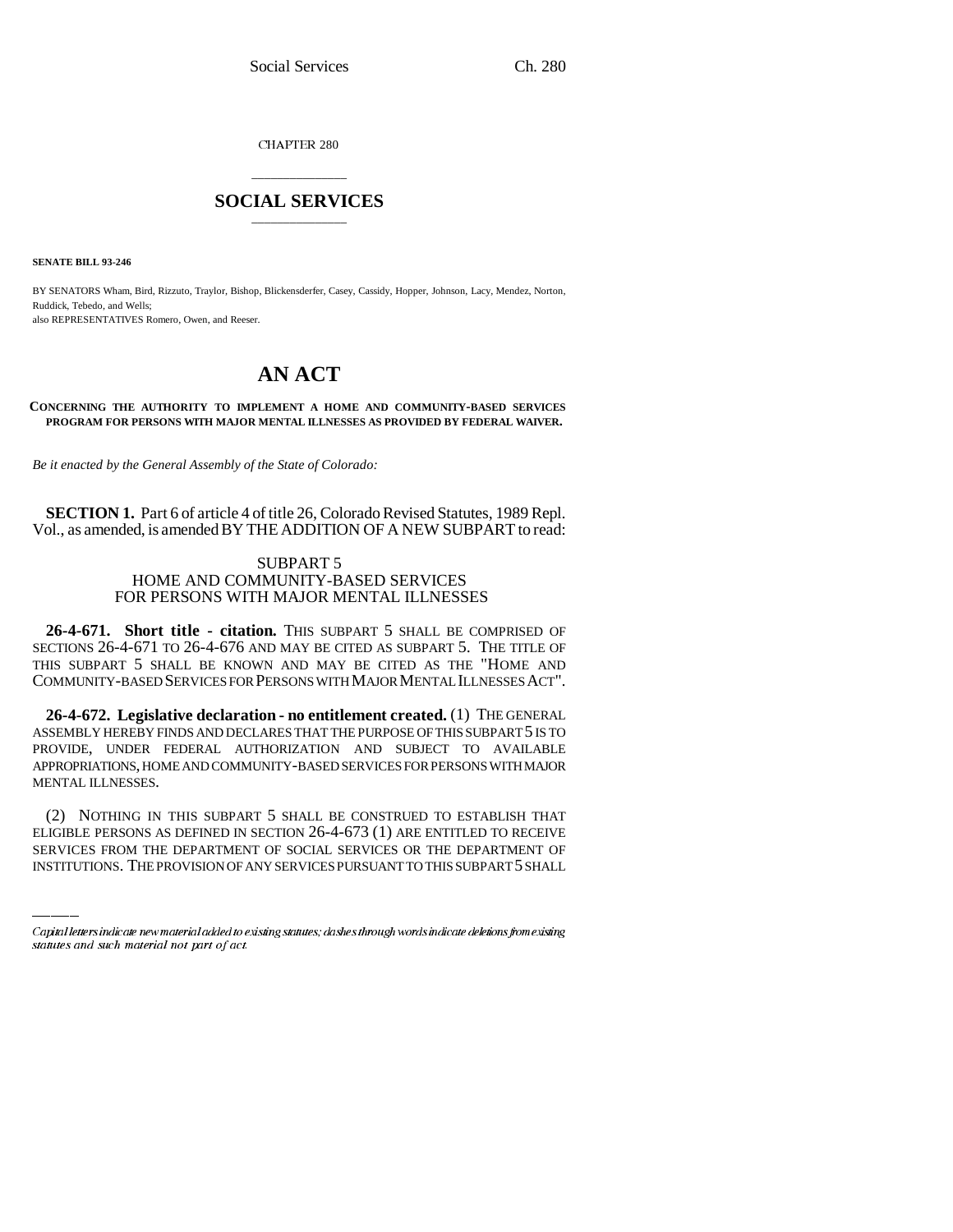BE SUBJECT TO FEDERAL WAIVER AUTHORIZATION AND AVAILABLE APPROPRIATIONS.

**26-4-673. Definition.** AS USED IN THIS SUBPART 5, UNLESS THE CONTEXT OTHERWISE REQUIRES:

(1) "ELIGIBLE PERSON" MEANS A PERSON:

(a) WHO HAS A PRIMARY DIAGNOSIS OF MAJOR MENTAL ILLNESS, AS SUCH TERM IS DEFINED IN THE DIAGNOSTIC AND STATISTICAL MANUAL OF MENTAL DISORDERS USED BY THE MENTAL HEALTH PROFESSION, AND INCLUDES SCHIZOPHRENIC, PARANOID, MAJOR AFFECTIVE, AND SCHIZOAFFECTIVE DISORDERS, AND ATYPICAL PSYCHOSIS, BUT DOES NOT INCLUDE DEMENTIA, INCLUDING ALZHEIMER'S DISEASE OR RELATED DISORDERS;

(b) WHO IS IN NEED OF THE LEVEL OF CARE AVAILABLE IN A NURSING FACILITY;

(c) WHO IS CATEGORICALLY ELIGIBLE FOR MEDICAL ASSISTANCE, OR WHOSE GROSS INCOME DOES NOT EXCEED THREE HUNDRED PERCENT OF THE CURRENT FEDERAL SUPPLEMENTAL SECURITY INCOME BENEFIT LEVEL, AND WHOSE RESOURCES DO NOT EXCEED THE LIMIT ESTABLISHED FOR INDIVIDUALS RECEIVING A MANDATORY MINIMUM STATE SUPPLEMENTATION OF SUPPLEMENTAL SECURITY INCOME BENEFITS; AND

(d) FOR WHOM THE COST OF SERVICES NECESSARY TO PREVENT NURSING FACILITY PLACEMENT WOULD NOT EXCEED THE AVERAGE COST OF NURSING HOME CARE.

**26-4-674. Relationship to single entry point for long-term care.** THE HOME AND COMMUNITY-BASED SERVICES PROGRAM FOR PERSONS WITH MAJOR MENTAL ILLNESSES SHALL NOT BE CONSIDERED A PUBLICLY FUNDED LONG-TERM CARE PROGRAM FOR THE PURPOSES OF SECTIONS 26-4-521 TO 26-4-525, CONCERNING THE SINGLE ENTRY POINT SYSTEM, UNLESS AND UNTIL THE DEPARTMENTS OF SOCIAL SERVICES AND INSTITUTIONS PROVIDE IN THE MEMORANDUM OF UNDERSTANDING BETWEEN THE DEPARTMENTS FOR THE INCLUSION OF THE PROGRAM IN THE SINGLE ENTRY POINT SYSTEM.

**26-4-675. Implementation of program for mentally ill authorized - federal waiver - duties of the department of social services and the department of institutions.** (1) THE STATE DEPARTMENT IS HEREBY AUTHORIZED TO SEEK ANY NECESSARY WAIVER FROM THE FEDERAL GOVERNMENT TO DEVELOP AND IMPLEMENT A HOME AND COMMUNITY-BASED SERVICES PROGRAM FOR PERSONS WITH MAJOR MENTAL ILLNESSES. THE PROGRAM SHALL BE DESIGNED TO PROVIDE HOME AND COMMUNITY-BASED SERVICES TO ELIGIBLE PERSONS. ELIGIBILITY MAY BE LIMITED TO PERSONS WHO MEET THE LEVEL OF SERVICES PROVIDED IN A NURSING FACILITY AND SERVICES FOR ELIGIBLE PERSONS MAY BE ESTABLISHED IN STATE BOARD OF SOCIAL SERVICES RULES TO THE EXTENT SUCH ELIGIBILITY CRITERIA AND SERVICES ARE AUTHORIZED OR REQUIRED BY FEDERAL WAIVER.

(2) THE DEPARTMENT OF SOCIAL SERVICES AND THE DEPARTMENT OF INSTITUTIONS SHALL PROVIDE A SYSTEM OF REIMBURSEMENT FOR SERVICES PROVIDED PURSUANT TO THIS SUBPART 5 WHICH ENCOURAGES THE MOST COST-EFFECTIVE PROVISION OF SERVICES.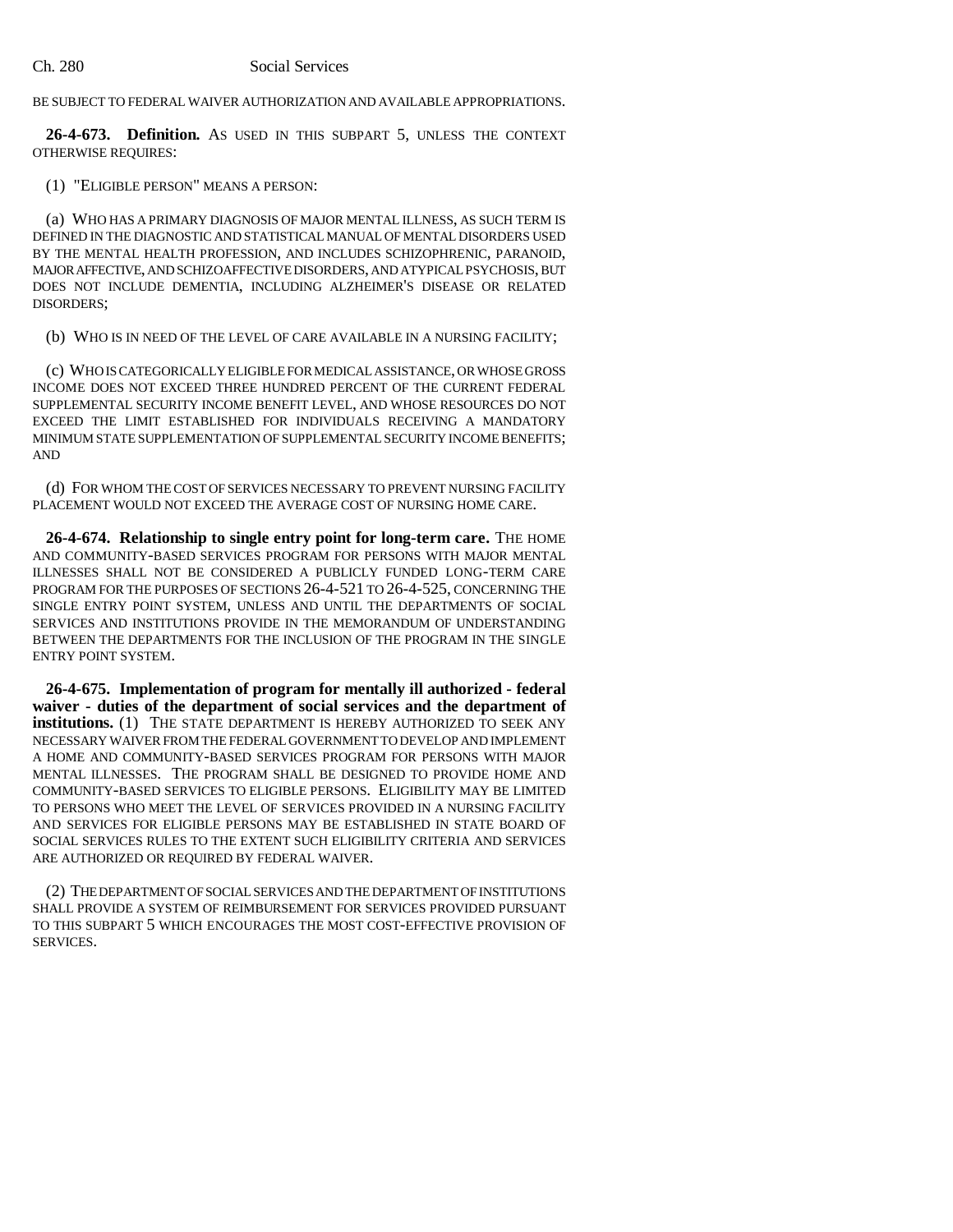(3) THE DEPARTMENT OF SOCIAL SERVICES AND THE DEPARTMENT OF INSTITUTIONS SHALL, SUBJECT TO APPROPRIATION, USE AVAILABLE FEDERAL, STATE, LOCAL, OR PRIVATE FUNDS, INCLUDING BUT NOT LIMITED TO, MEDICAID FUNDS AVAILABLE UNDER TITLE XIX OF THE FEDERAL "SOCIAL SECURITY ACT", AS AMENDED, TO CARRY OUT THE PURPOSES OF THIS SUBPART 5.

(4) THE DEPARTMENT OF SOCIAL SERVICES MAY INCLUDE IN THE MEMORANDUM OF UNDERSTANDING WITH THE DEPARTMENT OF INSTITUTIONS PROVISIONS THAT ALLOW THE DEPARTMENT OF INSTITUTIONS TO CERTIFY AGENCIES AS MEDICAID PROVIDERS FOR THE PURPOSES OF THIS SUBPART 5, TO ADOPT FISCAL AND ADMINISTRATIVE PROCEDURES, TO REVIEW PLANS OF CARE, TO RECOMMEND REIMBURSEMENT RATES, AND TO MAKE RECOMMENDATIONS REGARDING THE SCOPE, DURATION, AND CONTENT OF PROGRAMS AND THE ELIGIBILITY OF PERSONS FOR SPECIFIC SERVICES PROVIDED PURSUANT TO THIS SUBPART 5, AND TO FULFILL ANY OTHER RESPONSIBILITIES NECESSARY TO IMPLEMENT THIS SUBPART 5. HOWEVER, THE PROVISIONS SHALL BE CONSISTENT WITH THE DESIGNATION OF THE DEPARTMENT OF SOCIAL SERVICES AS THE SINGLE STATE AGENCY IN SECTION 26-4-104.

(5) THE STATE BOARD OF SOCIAL SERVICES SHALL PROMULGATE SUCH RULES AND REGULATIONS REGARDING THIS SUBPART 5 AS ARE NECESSARY TO FULFILL THE OBLIGATIONS OF THE DEPARTMENT OF SOCIAL SERVICES AS THE SINGLE STATE AGENCY TO ADMINISTER MEDICAL ASSISTANCE PROGRAMS IN ACCORDANCE WITH TITLE XIX OF THE FEDERAL "SOCIAL SECURITY ACT", AS AMENDED.

(6) THE DEPARTMENT OF INSTITUTIONS SHALL PROMULGATE SUCH RULES AS ARE NECESSARY TO PERFORM ITS FUNCTION PURSUANT TO THIS SUBPART 5. SUCH RULES SHALL BE PROMULGATED IN ACCORDANCE WITH SECTION 24-4-103, C.R.S., AND SHALL BE CONSISTENT WITH THE STATE BOARD OF SOCIAL SERVICES RULES.

(7) IN THE EVENT A DIRECT CONFLICT ARISES BETWEEN THE RULES AND REGULATIONS OF THE DEPARTMENT OF SOCIAL SERVICES PROMULGATED PURSUANT TO SUBSECTION (5) OF THIS SECTION AND THE RULES AND REGULATIONS OF THE DEPARTMENT OF INSTITUTIONS PROMULGATED PURSUANT TO SUBSECTION (6) OF THIS SECTION, REGARDING IMPLEMENTATION OF THIS SUBPART 5, THE RULES AND REGULATIONS OF THE DEPARTMENT OF SOCIAL SERVICES SHALL CONTROL.

**26-4-676. Implementation of subpart contingent upon receipt of federal** waiver - repeal of subpart. (1) THE IMPLEMENTATION OF THIS SUBPART 5 IS CONDITIONED UPON THE ISSUANCE OF NECESSARY WAIVERS BY THE FEDERAL GOVERNMENT AND AVAILABLE APPROPRIATIONS. THE PROVISIONS OF THIS SUBPART 5 SHALL BE IMPLEMENTED TO THE EXTENT AUTHORIZED BY FEDERAL WAIVER. THE STATE DEPARTMENT SHALL PROPOSE LEGISLATION THAT CONFORMS WITH THE WAIVER PROVISIONS NO LATER THAN THE NEXT REGULAR LEGISLATIVE SESSION FOLLOWING THE ISSUANCE OF THE WAIVER.

(2) PROVISIONS OF THIS SUBPART 5 THAT ARE APPROVED BY THE FEDERAL GOVERNMENT AND ARE AUTHORIZED BY FEDERAL WAIVER SHALL REMAIN IN EFFECT ONLY FOR SO LONG AS SPECIFIED IN THE FEDERAL WAIVER, UNLESS OTHERWISE EXTENDED BY THE FEDERAL GOVERNMENT. THE STATE DEPARTMENT SHALL PROVIDE WRITTEN NOTICE TO THE REVISOR OF STATUTES OF THE FINAL TERMINATION DATE OF THE WAIVER, AND THIS SUBPART 5 SHALL BE REPEALED, EFFECTIVE JULY 1 OF THE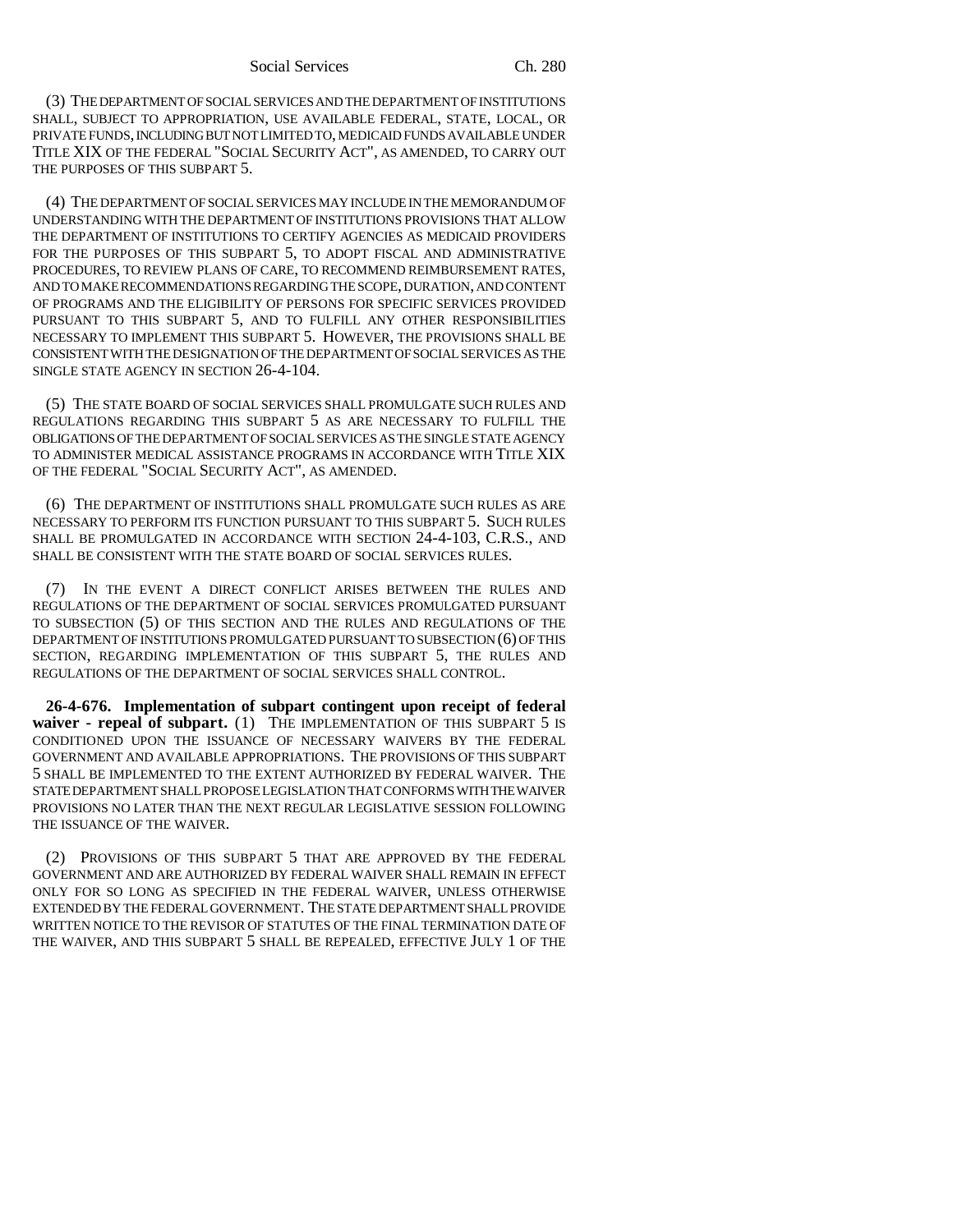YEAR IN WHICH THE WAIVER IS TERMINATED.

(3) THIS SUBPART 5 IS REPEALED, EFFECTIVE JULY 1, 1998, UNLESS OTHERWISE REPEALED PRIOR TO SAID DATE IN ACCORDANCE WITH SUBSECTION (2) OF THIS SECTION.

### **26-4-677 to 26-4-680. (Reserved)**

**SECTION 2.** The introductory portion to 26-4-622 (1), Colorado Revised Statutes, 1989 Repl. Vol., as amended, is amended to read:

**26-4-622. Legislative declaration.** (1) It is the intent of the general assembly to provide cost-effective services in the least restrictive setting to individuals who are mentally ill. It is from that philosophy that the general assembly authorized and the state implemented a home and community-based services program under the auspices of a federal medicaid waiver. Inasmuch as the federal government has been unwilling to continue Colorado's waiver for mentally ill persons, the enabling state statutory provisions for that medicaid funded program are hereby removed. However, the general assembly has an ongoing interest in examining the needs of those who are in need of long-term care because of their mental illness and in the most cost-effective mental health and supportive services as may be necessary to allow the greatest degree of independence. In furtherance of this intent, the department of institutions is charged to report to the general assembly on or before January 1, 1991, on any additional statutory, budget, or administrative modifications that will facilitate the goal of home and community-based care for the mentally ill. The general assembly hereby finds and declares that it is the purpose of this article to provide services for the developmentally disabled which would foster the following goals:

**SECTION 3.** 26-4-302 (1) (c), Colorado Revised Statutes, 1989 Repl. Vol., as amended, is amended BY THE ADDITION OF A NEW SUBPARAGRAPH to read:

**26-4-302. Basic services for the categorically needy - optional services.** (1) The following are services for which federal financial participation is available and which Colorado has selected to provide as optional services under the medical assistance program:

(c) Home and community-based services, as specified in part 6 of this article, which include:

(IV) HOME AND COMMUNITY-BASED SERVICES FOR PERSONS WITH MAJOR MENTAL ILLNESSES, AS SPECIFIED IN SUBPART 5 OF PART 6 OF THIS ARTICLE.

**SECTION 4.** 26-4-303 (1), Colorado Revised Statutes, 1989 Repl. Vol., as amended, is amended BY THE ADDITION OF A NEW PARAGRAPH to read:

**26-4-303. Optional programs with special state provisions.** (1) This section specifies programs developed by Colorado to increase federal financial participation through selecting optional services or optional eligible groups. These programs include but are not limited to:

(d.5) THE HOME AND COMMUNITY-BASED SERVICES PROGRAM FOR PERSONS WITH